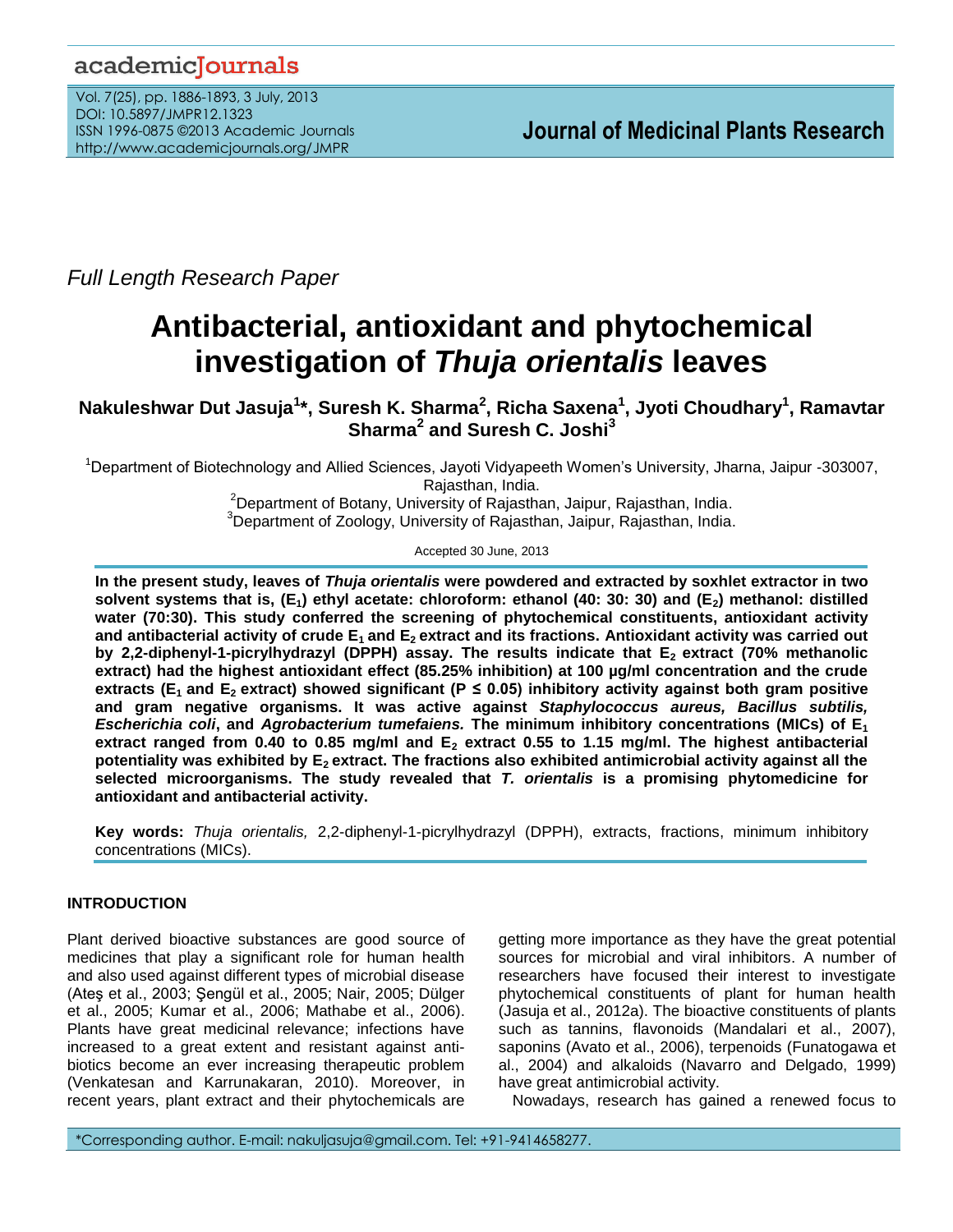develop herbal antioxidant formulation (Jasuja et al., 2012b; Bairwa et al., 2011). Antioxidants from plant extract are compounds that demonstrated biological activity which can protect the body from damage caused by free radical-induced oxidative stress (Sulaiman et al., 2011). Various synthetic antioxidants such as butylated hydroxytoluene (BHT), L-ascorbic acid, and butylated hydroxyanisole (BHA) were restricted by legislative rules because of doubts over their carcinogenic and toxic effects. Therefore, a considerable interest in the food industries and pharma industries has developed to find natural antioxidants to replace the synthetic ones (Dubey and Batra, 2009; Jasuja et al., 2012a).

*Thuja orientalis* (commonly- morpankhi, family-Cupressaceae) is an evergreen and monoecious tree or shrub has been used in the different activity that is, antipyretic, antitussive, astringent, diuretic, refrigerant and stomachic (Yeung, 1985). The phytoconstituents of *T. orientalis* such as flavonoids and terpenoids showed the biological activities (Hassanzadeh et al., 2001). Various phytochemical compounds had been isolated by the different parts of *Platycladus orientalis* such as flavonoids from leaves, mono and sesquiterpenoids in essential oils of different parts of the plant (Yan-hua et al., 2006), some labdane and isopimarane diterpenoids from pericarpes and leaves (Kuo et al., 1990; Koo et al., 2002), two monolognol derivatives from pollens (Ohmoto et al., 1988). The most beneficial chemical compounds of *T. orientalis* oil are carnphor, fenchone, isothujone and thujone (Asili et al., 2007).

The present work deals with the antioxidant and antibacterial bioefficacy of *T. orientalis* (Figure 1) leaves extract and various fractions.

#### **MATERIALS AND METHODS**

#### **Chemicals**

All chemicals and reagents used in this study were of analytical grade and obtained from Merck Company, Germany.

#### **Plant**

*T. orientalis* were collected from the National Institute of Ayurveda, Jaipur. Further, plant was identified and registered (Reg. No. RUBL21110) by Herbarium, Department of Botany, University of Rajasthan, Jaipur, India.

#### **Preparation of extracts**

The plant material was dried under shade at room temperature for about 10 days. The dried plant samples were powdered by mechanical grinder and sieved to give particle size 50 to 150 mm. The powder was stored in polythene bags at room temperature before extraction. Powder (34 g) was filled in the thimble and extracted successively with 70% methanol (methanol: water; 70: 30) and ethyl acetate: chloroform: ethyl alcohol (40: 30: 30) solvents in soxhlet extractor for 48 h. The extracts were concentrated to dryness using rotary evaporator and crude extracts were tested



**Figure 1.** *Thuja orientalis.*

for antibacterial activity.

#### **Fractionation of the total extract**

The crude ethyl acetate: chloroform: ethanol  $(E_1)$  extract and 70% methanolic (E2) extract of the leaves of *T. orientalis* were subjected to thin layer chromatography using 0.25 mm thick silica gel/UV $_{254}$ pre-coated plate. After ascertaining the major spots on the chromatographic plate, a column chromatography (silica gel mesh 60 grade) was run using 1 g of the extract. Six fractions were obtained from each extract  $(E_1 \text{ and } E_2)$  by the column chromatography using different mobile solvent systems that is, petroleum ether-ethyl acetate (9:1, 8:2, 7:3, 6:4, 5:5, 4:6) used for  $E_1$  extract whereas dichloromethane - methanol (9:1, 8:2, 7:3, 6:4, 5:5, 4:6) used for  $E_2$  extract. Fractions obtained from  $E_1$  and  $E_2$ extracts were designated as  $E_1F_1$ ,  $E_1F_2$ ,  $E_1F_3$ ,  $E_1F_4$ ,  $E_1F_5$ , and  $E_1F_6$ for  $E_1$  extract and  $E_2F_1$ ,  $E_2F_2$ ,  $E_2F_3$ ,  $E_2F_4$ ,  $E_2F_5$ , and  $E_2F_6$  for  $E_2$ extract thus separated, concentrated, dried and tested for antibacterial activity.

#### **Phytochemical analysis**

The extracts of *T. orientalis* leaves was tested for the presence of various phytoconstituents such as carbohydrate, alkaloids, glycoside, phenolic compound and tannins, saponins, flavonoids, fixed oils and fat test. All phytochemical tests were done as per the procedure given in the standard book (Practical Pharmacognosy by C. K. Kokate).

#### *Total phenolics*

Phenolics are most important plant constituents for their scavenging ability due to their hydroxyl groups. So, phenolic compound are directly involved for anti oxidative action. Total phenolic content was determined by Folin Ciocalteu method (Akhlaghi et al., 2011) with slight modification. Dried extracts (10 mg) was dissolved in 10 ml of 70% methanol. Extract solution (1000 µl) was added followed by 0.5 ml of 10% Folin Ciocalteu reagent and after 10 min were mixed with 0.4 ml of 7.5% aqueous sodium bicarbonate. Then the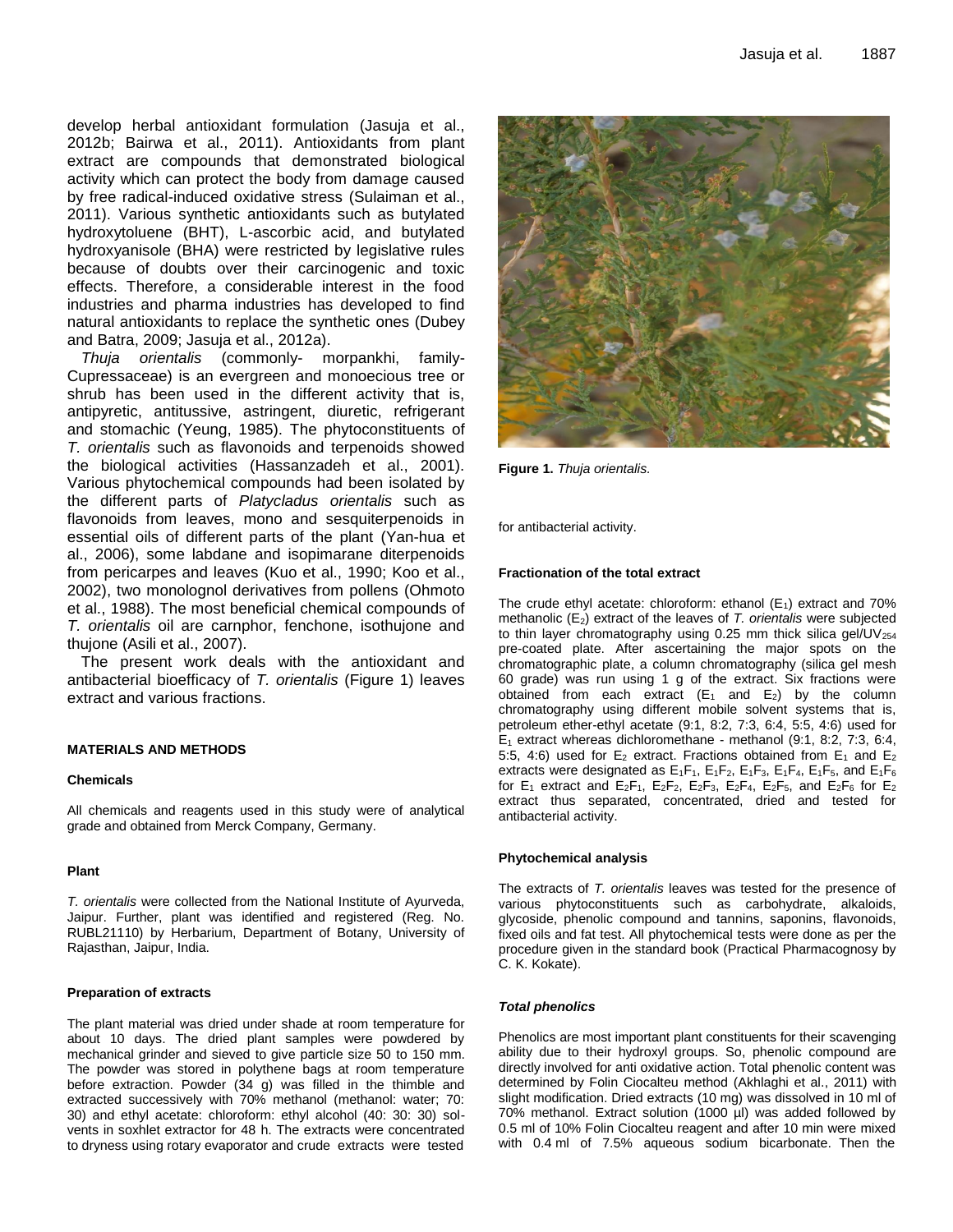mixtures were allowed to stand for 30 min and the amount of total phenols was determined by colorimetry at 730 nm using a spectrophotometer. The results are expressed as mg of Gallic acid equivalents/g of extract (GAEs).

#### *Total flavonoids*

The amount of total flavonoids content was determined using aluminum chloride colorimetric method with slight modifications (Quettier-Deleu et al., 2000). Dried extracts (10 mg) was dissolved in 10 ml of 70% methanol. Extract solution (1000 µl) was mixed with 1 ml of 2% aluminum chloride and 6 ml of 5% potassium acetate. Then the mixtures were allowed to stand for incubation at room temperature for 40 min and the absorbance of the reaction mixture was measured at 415 nm versus the prepared blank using spectrophotometer. Total flavonoids were expressed in mg of quercetin equivalent per gram of the dry plant extract (mg QE/g).

#### **Antioxidant activity determination by DPPH free radical scavenging assay**

The free radical scavenging activity of plant extract was observed with stable 1, 1 diphenyl – 2- picryl hydrazyl radical (DPPH) (Braca et al., 2002). DPPH solution was prepared in solvent. The mixture was incubated for 20 min in the dark at room temperature. Test solution of plant extract ( $E_1$  and  $E_2$  extract) was prepared into two different concentrations (50 and 100 µg/ml). Free radical scavenging activity was determined spectrophotometrically by monitoring the decrease of the absorbance at 517 nm. Lower absorbance of the test sample indicates a higher free radical scavenging activity. Ascorbic acid was used as control and the blank reaction only containing the solvent which was used for the extraction. The percent DPPH radical scavenging activity was calculated in terms of percentage inhibition using the following equation:

% inhibition =  $[100 \times (A<sub>c</sub> - A<sub>s</sub>)]/A<sub>c</sub>$ 

Where  $A_c$  is the absorbance of the control and  $A_s$  is the absorbance of sample. Tests were carried out in triplicate.

#### **Micro-organisms**

The bacterial strains *Agarobacterium tumefaciens and Bacillus*

*subtilis* were collected from University of Rajasthan and *Staphylococcus aureus and Escherichia coli* were isolated from soil sample of Jharna village in the laboratory of Jayoti Vidyapeeth Women's University, Jaipur. All the strains were confirmed by cultural and biochemical studies (Tambekar and Dahikar, 2011) and maintained in yeast extract mannitol and nutrient agar media slants at 4°C for further use.

#### **Preparation of the Inoculum**

A loopful of the test organism was taken from their respective agar slants and sub-cultured into test tubes containing nutrient broth and yeast extract mannitol broth for bacteria. The test tubes were incubated for 24 h at 37°C. The obtained bacteria in the broth were standardized using normal saline to obtain a population density of  $10<sup>8</sup>$  cfu/ml (Kim et al., 2012).

#### **Determination of antimicrobial activity**

The disk diffusion method was used for evaluation of antimicrobial activity (Rios et al., 1988; Kim et al., 2012). Standard size Whatman No. 1 filter paper discs, 5.0 mm in diameter, sterilized by moist heat at 121 lb in an autoclave for 15 min were used to determine antibacterial activity. Muller hinton agar (MHA) medium for *E. coli, B. subtilis, S. aureus* and yeast extract mannitol (YEM) medium for *A. tumifaciens* were prepared for disc diffusion test. After sterilization, it was poured into sterilized petri plates and allowed to solidify. Then, one day old fresh culture of bacteria will be used for inoculums preparation. A suspension that was just turbid (~0.5 McFarland standard) by visual inspection was prepared by suspending bacteria in 0.9% NaCl solution and the homogeneous suspension was used for inoculation. Using a sterile cotton swab, bacterial cultures were swabbed on the surface of sterile agar plates. The dried plant extracts were re-suspended to 20 mg/ml in Dimethyl sulfoxide (DMSO) and sonicated to dissolve and sterilize the extracts. Sterile 5 mm discs were impregnated with 50 µl of extract and placed on the surface of agar plates inoculated with a microbial culture. Each extract was tested in triplicate. Streptomycin sulphate (40 mg/disc) served as a control. The plates were incubated at 37°C for 24 h. The diameter of the inhibition zones was measured in millimeter. Three replicates were kept in each case and average values were calculated. The activity of extract was measured by the following formula:

Zone of inhibition of the extract

AI (Activity index)  $=$  -

Zone of inhibition obtained for standard antibiotic drug

#### **Minimum inhibitory concentration (MIC) of extract**

The minimum inhibitory concentration (MIC) value of extracts was determined by serial dilution method (Ibekwe et al., 2001; Sung et al., 2006). The extracts were diluted to make different concentrations. Serial dilutions of each extract were individually placed in tubes labeled 1 to 6. Tube 1 was filled with 2 ml of Muller Hinton broth including extract. 1 ml of extract from tube 1 was transferred to tube 2 and diluted with Muller Hinton broth. This procedure was repeated from tube 2 to 6 and each tube was filled with 1 ml Muller Hinton broth including bacterial suspension. The resulting mixture was incubated at  $37\pm0.1^{\circ}$ C for 24 h. Turbidity was taken as an indication of growth and the lowest concentration which remained clear was recorded as the relative minimum inhibitory concentration. This test was repeated in triplicates.

#### **Statistical analysis**

Statistical analysis was carried out by statistical package for social sciences (SPSS) version 16.0 software for antimicrobial activity of plant extract ( $E_1$  and  $E_2$  extract). The result express as arithmetic mean  $\pm$  standard deviation (SD) and analysis was performed using student T-test and analysis of variance (ANOVA).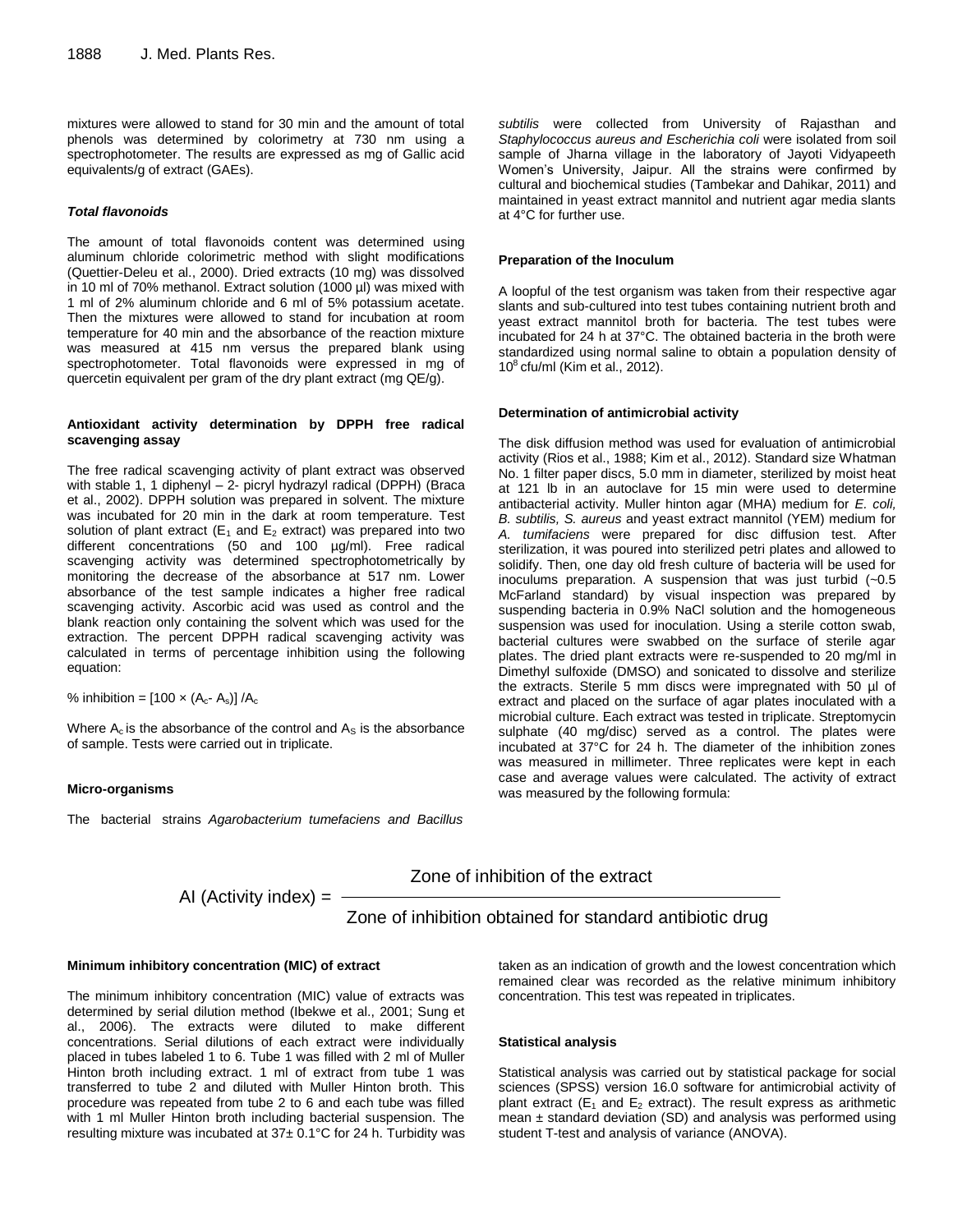| S/No. | <b>Phytochemical tests</b>    |                                                       |          |  |
|-------|-------------------------------|-------------------------------------------------------|----------|--|
|       | <b>Chemical constituents</b>  | Test                                                  |          |  |
|       | Carbohydrate                  | Fehling's test                                        | Positive |  |
| 2     | Alkaloids                     | Mayer's test, Wagner's test, Hager's test             | Positive |  |
| 3     | Glycoside                     | Molish' test, Keller-Killani test                     | Positive |  |
|       |                               | With con. $H_2$ So <sub>4</sub>                       | Negative |  |
| 4     | Phenolic compound and Tannins | With ferrous sulphate and sodium potassium Tartarate, | Positive |  |
|       |                               | lead acetate test, ferric chloride test               |          |  |
| 5     | Saponins                      | Foam test                                             | Positive |  |
| 6     | Flavonoids                    | With NaOH, with lead acetate test                     | Positive |  |
|       |                               | With $H_2$ So <sub>4</sub> , zinc test                | Negative |  |
|       | fixed oils and fat test       | Spot test                                             | Positive |  |
|       |                               |                                                       |          |  |

**Table 1.** Preliminary phytochemical test of extract of *Thuja orientalis*.

#### **RESULTS AND DISCUSSION**

The preliminary phytochemical analysis of the plant extract of *T. orientalis* showed the presence of carbohydrates, alkaloids, glycoside, phenolic compound and tannins, saponins, flavonoids, fixed oils and fat test (Table 1) (Practical Pharmacognosy by C. K. Kokate). The total contents of phenolic and flavonoids are shown in Table 2. The average total phenols content (mg GAE/g crude extract) and total flavonoids content (mg QE/g crude extract) of  $E_2$  extract was significantly high (95 and 10 mg/g) than  $E_1$  extract (70 and 8 mg/g) (Quettier-Deleu et al., 2000; Akhlaghi et al., 2011). Determination of antioxidant activity of *T. orientalis* leaves extract using stable 2, 2'-diphenyl- 1- picryl hydrazyl (DPPH) assay spectrophotometrically. The DPPH free radical is a very fast method for determination of antioxidant activity (Dubey and Batra, 2009). Data presented in Table 3 show the inhibition percentage of DPPH radical generation by 50 and 100 µg/ml of *T. orientalis* plant extract comparable to the same dose of ascorbic acid. However, results of antioxidant activity showed that the E<sup>2</sup> extract (70% methanolic extract) of *T. orientalis* had higher inhibition percentage (70.45 and 85.25%) than control (ascorbic acid). The presence of antibacterial substances in the medicinal plants are well established as they have provided a source of inspiration for novel drug compounds as herbal medicine have made significant contribution towards human health (Srivastava et al., 1996).

This study also revealed that the *T. orientalis* leaves extract may be useful as a broad spectrum antibacterial agent following extensive investigation (Figures 2 and 3). The inhibitory effects of  $E_1$  and  $E_2$  extract of *T. orientalis* against different test microorganisms are shown in Table 4. The  $E_1$  and  $E_2$  extract indicated significant (P  $\leq$  0.05) antibacterial activity (ZOI 40 and 38 mm) against *A. tumefaciens* and *S. aureus* (ZOI 35 mm of  $E_1$  extract) than that of the standard drug solution (ZOI 30 mm). Moreover, Figure 2 showed that  $E_1$  extract may contain

**Table 2.** Total phenolics and flavonoids content in  $E_1$  and  $E_2$ extract of *Thuja orientalis.*

|                | Plant extract Phenolic (mg/g) | Flavonoids (mg/g) |
|----------------|-------------------------------|-------------------|
| $E_1$ extract  | 70                            | 8                 |
| $E_2$ extrtact | 95                            | 10                |

**Table 3.** DPPH radical scavenging activity of  $E_1$  and  $E_2$ extract of *Thuja orientalis* at different concentration.

|                      | <b>Antioxidant activity</b> |                |  |  |
|----------------------|-----------------------------|----------------|--|--|
| <b>Test compound</b> | Inhibition percentage (%)   |                |  |  |
|                      | $50 \mu g/ml$               | $100 \mu g/ml$ |  |  |
| $E_1$ extract        | 50.25                       | 74.27          |  |  |
| $E2$ extrtact        | 70.45                       | 85.25          |  |  |
| Ascorbic acid        | 55.15                       | 75.25          |  |  |

more antimicrobial compounds as compared to  $E_2$  extract which better inhibit the growth of *A. tumefaciens*. The results of antimicrobial activity of extracts of *T. orientalis* were also conferring with previous studies.

Bissa et al. (2008) reported that petroleum ether extract of *T. orientalis* stem exhibited maximum antibacterial activity against *A. tumefaciens*. In the similar way, Chen et al. (1989) reported the antibacterial activity of *T. orientalis* against *Streptococcus mutans*. Further, Hafez and Abdel- Salam (2004) also examined the chemical composition and antimicrobial activity of the volatile constituents of *T. occidentalis*. Studies on pharmaceutical, pharmacological and clinical properties of plants were reported by Naser et al. (2005). However, in the present study,  $E_1$  (ethyl acetate: chloroform: ethanol) extract of *T. orientalis* leaves showed the highest antibacterial activity than  $E_2$  extract (methanol: distilled water). Figure 3 showed that 10% fraction of  $E_2$  extract (DCM: methanol; 9:1) exhibited the maximum antibacterial activity against *E. coli* as compared to all other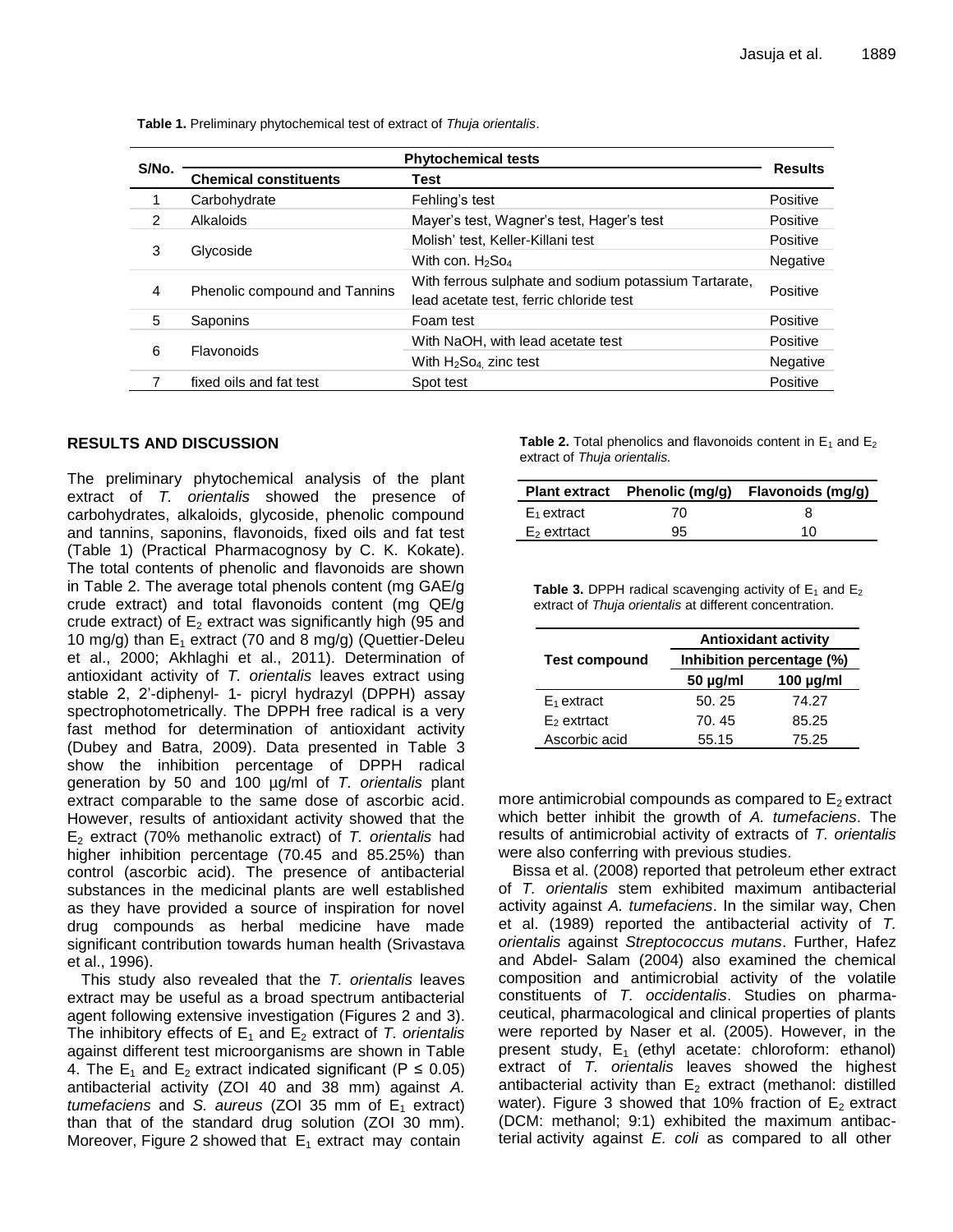| <b>Bacteria used</b>       | MIC (mg/ml)   |              | <b>Active index</b> |              |
|----------------------------|---------------|--------------|---------------------|--------------|
|                            | $E_1$ extract | $E2$ extract | $E_1$ extract       | $E2$ extract |
| Escheriachia coli          | 0.85          | 1.15         | 0.825               | 0.45         |
| <b>Bacillus subtilius</b>  | 0.50          | 0.97         | 0.9090              | 0.6363       |
| Staphylococcus aureus      | 0.40          | 0.87         | 1.166               | 0.833        |
| Agarobacterium tumefaciens | 0.45          | 0.55         | 1.142               | 1.08         |

**Table 4.** Minimum inhibitory concentration (MIC), and Active index results of  $E_1 \& E_2$ extracts of *Thuja orientalis Linn.* tested against the four microorganisms.



**Figure 2.** Antibacterial activity of E<sub>1</sub> and E<sub>2</sub> extract of *Thuja orientalis* against *Agarobacterium tumefaciens.*



Figure 3. Antibacterial activity of *Thuja orientalis* fraction of E<sub>2</sub> extract against *E. coli.* 

fractions. Analysis of variance (ANOVA) result revealed that  $E_2$  extract had shown F value 4.027 whereas  $E_1$  had shown F value 1.668. Both extract had shown significant inhibition against *A. tumefaciens* and *S. aureus* which was greater than control value.

In ANOVA study, R squared value was observed as 0.98.  $E_1$  extract had shown better inhibitory activity as

compared to control (streptomycin sulphate) on *S. aureus* and A. tumefaciens (Figure 4).  $E_1$  extract was observed as the significant minimum inhibitory concentration (MIC) against *S. aureus* (MIC 0.40 mg/ml and active index 1.16 mm) and *A. tumefaciens* (0.45 mg/ml and active index 1.142 mm). Almost similar inhibitory effect was observed when disc of E<sub>1</sub> extract was applied on *B. subtilis* (ZOI 40)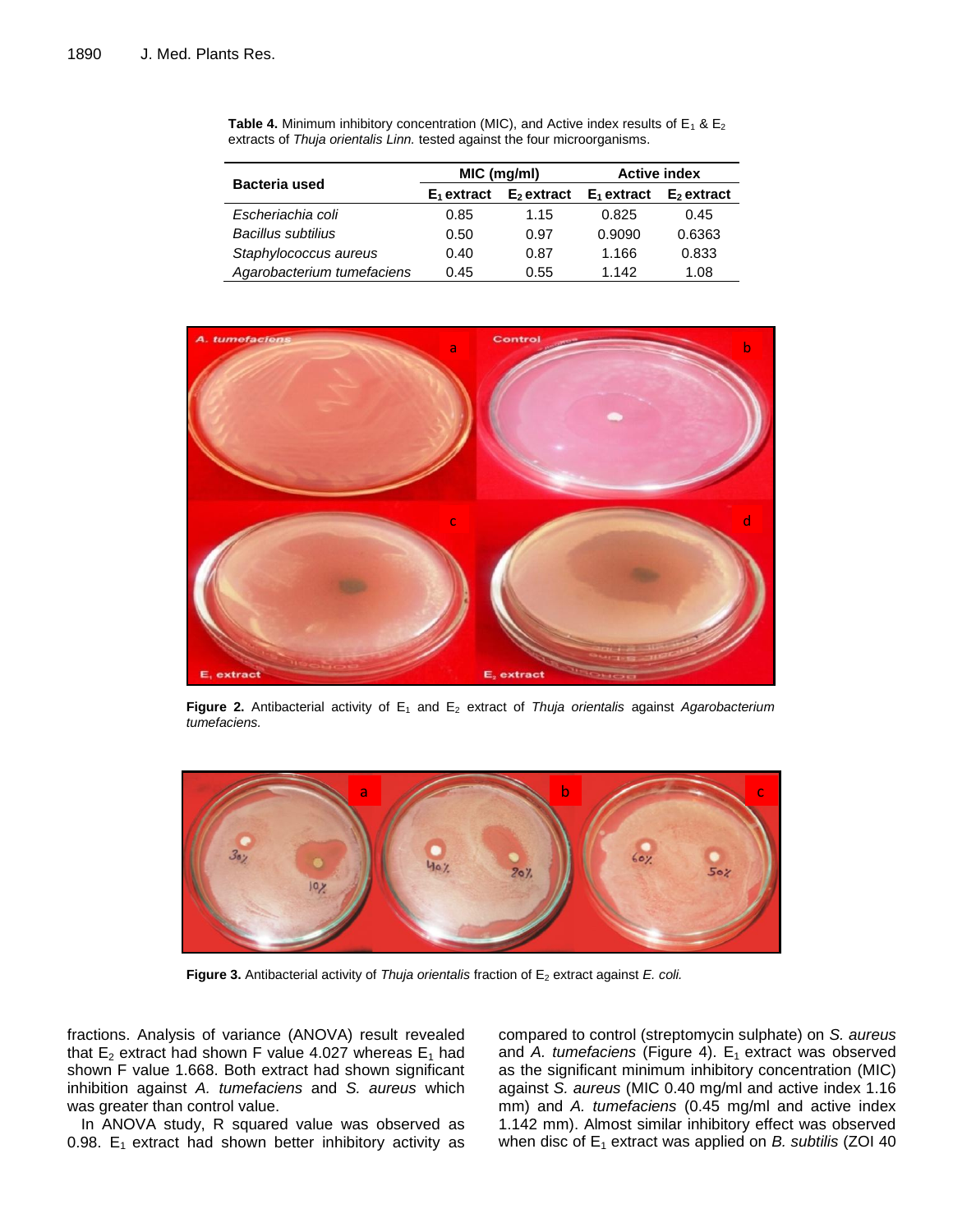

**Figure 4.** Antibacterial activities (ZOI) of E<sub>1</sub> and E<sub>2</sub> extract of *Thuja orientalis* leaves. Each point represents the mean  $\pm$  SEM value (n=3). R Squared = 0.986 (Adjusted R Squared = 0.973)



**Figure 5.** Antibacterial activity of fractions of petroleum ether: ethyl acetate (9:1- 4:6) of  $E_1$  Extract. Data are mean  $\pm$  SD (Standard deviation); n=3.

mm, MIC 0.50 mg/ml and active index 0.9090 mm) when compared to control (ZOI 44 mm).  $E_2$  extract exhibited maximum antibacterial activity against *A. tumefaciens* (ZOI 38 mm, MIC 0.55 mg/ml, active index 1.08 mm) when compared to control (ZOI 35 mm) whereas  $E_2$ extract was found less effective against *E. coli* (ZOI 18 mm, MIC 1.15 mg/ml and active index 0.45 mm). All bacteria showed the growth inhibition diameter ranging

from 30 to 44 mm against the control (streptomycin sulphate 1 mg/10 ml).

Results showed that different fraction of petroleum ether: ethyl acetate ( $E_1F_1$ ; 9:1,  $E_1F_2$ ; 8:2,  $E_1F_3$ ; 7:3,  $E_1F_4$ ; 6:4,  $E_1F_5$ ; 5:5,  $E_1F_6$ ; 4:6) of  $E_1$  extract and dichloromethane: methanol ( $E_2F_1$ ; 9:1,  $E_2F_2$ ; 8:2,  $E_2F_3$ ; 7:3,  $E_2F_4$ ; 6:4,  $E_2F_5$ ; 5:5,  $E_2F_6$ ; 4:6) of  $E_2$  extract displayed reasonable activity against selective bacteria (Figures 5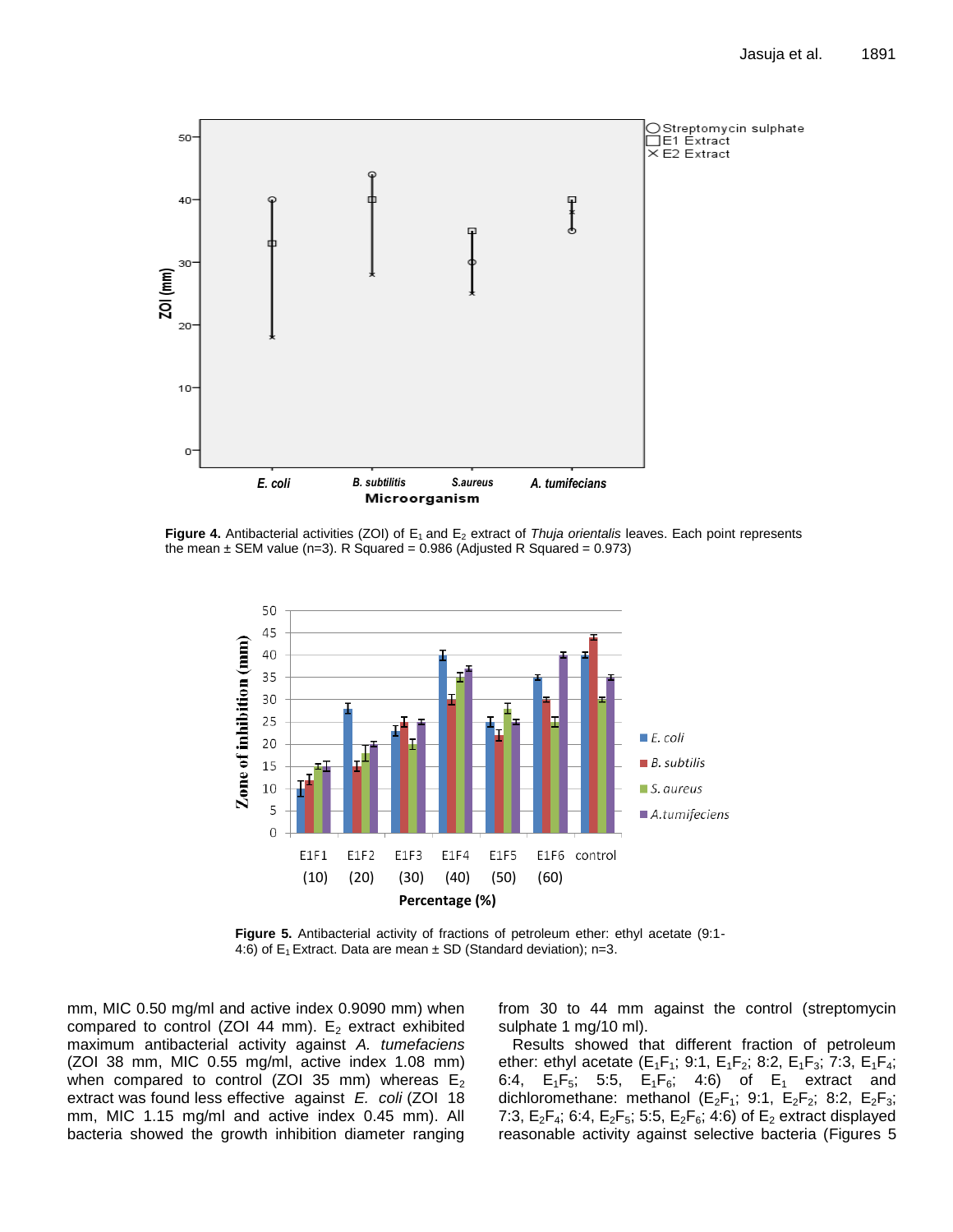

**Figure 6.** Antibacterial activity of fraction of dichloromethane: methanol (9:1 to 4:6) of  $E_2$  extract.

and 6).  $E_1F_1$  fraction of  $E_1$  extract showed the poor activity against all selected bacteria whereas  $E_1F_4$  showed the good activity against *E. coli* (ZOI 40 mm), *S. aureus* (ZOI 35 mm), A. tumefaciens (ZOI 37 mm).  $E_1F_6$  fraction of  $E_1$ showed the good activity against *A. tumefaciens* (ZOI 40 mm) better than control drug streptomycin sulphate (ZOI 35 mm). In case of DCM: methanol fraction,  $E_2F_1$  showed the highest zone of inhibition against *E. coli* (ZOI 45 mm) whereas  $E_2F_5$  and  $E_2F_6$  fraction of  $E_2$  extract showed poor activity against *S. aureus* and  $E_2F_2$  fraction showed the best antibacterial activity against *S. aureus* (ZOI 37 mm).

The antibacterial drug preparations were used as alternative medicines for synthetic drugs. It is suggested that plant extracts are economic and effective herbal drugs may be prepared for microbial infections. The finding of this study indicates the effective *in vitro* activity of the crude extracts of *T. orientalis* against selective bacterial species. This study demonstrates the potential of traditional medicine system.  $E_1F_4$  and  $E_1F_6$ fractionation of  $E_1$  extract and  $E_2F_1$ ,  $E_2F_2$  and  $E_2F_6$ , fractionation of  $E_2$  extract found to be most effective against selected microorganisms.

### **Conclusion**

Moreover, *T. orientalis* can be considered as good sources of natural compounds with significant antioxidant and antimicrobial activity, and this can be attributed to the high percentage of polyphenolic compounds content. Therefore, with attention to results obtained, the present study provides a basis for the isolation and identification of compounds of biological interest from *T. orientalis* for its potent activity.

## **ACKNOWLEDGEMENT**

The authors are grateful to Department of Biotechnology and Allied Sciences, Jayoti Vidyapeeth Women's University, Jaipur (Rajasthan), for providing the laboratory facilities used in this study.

#### **REFERENCES**

- Akhlaghi M, Shabanian G, Rafieian-Koupaei M, Parvin N, Saadat M, Akhlaghi M (2011). Flor del Citrus aurantium y la Ansiedad Preoperatoria. Rev. Bras. Anestesiol. 61(6):387-392.
- Asili J*,* Asghari G*,* Ebrahimi Sadat SE, Jaroszewski JW (2007). Influence of extraction methods on the yield and chemical composition of essential oil of *Platycladus orientalis* (L.) Franco. Jundishapur J. Nat. Pharm. Prod. 1: 25-33.
- Ateş A, Erdoğrul ÖT (2003). Antimicrobial activities of various medicinal and commercial plant extracts. Türk J. Biol. 27:157-162.
- Avato P, Bucci R, Tava A, Vitali C, Rosato A, Bialy Z, Jurzysta M (2006). Antimicrobial activity of saponins from *Medicago* sp. structure-activity relationship. Phytother. Res. 20:454-457.
- Bairwa GL, Jasuja ND, Joshi SC (2011). Lipid lowering and antioxidant effects of *Ammomum subulatum* seeds (Family Zingiberaceae) in cholesterol fed rabbits. Arch. Phytopathol. Plant Prot. 44:1425-1431.
- Bissa S, Bohra A, Bohra A (2008). Antibacterial potential of three naked- seeded (Gymnosperm) plants. Natural Product Radiance. 7:420-425.
- Braca A, Sortino C, Politi M, Morelli I, Mendez J (2002). Anti-oxidant activity of flavonoids from *Licania licaniaeflora*. J. Ethnopharmacol. 79: 379-381.
- Chen CP, Lin CC, Namba T (1989). Taiwanese crude drugs for antibacterial activity against *Streptococcus mutans*. J. Ethnopharmacol. 27:285-295.
- Dubey SK, Batra A (2009). Antioxidant activities of *Thuja occidentalis*  linn. Asian J. Pharm. Clin. Res. 2:73-76.
- Dülger B, Gönüz A, Bican T (2005). Antimicrobial studies on three endemic species of *Sideritis* from Turkey. Acta. Biologica. Cracoviensia. Series Botanica. 47(2):153-156.
- Funatogawa K, Hayashi S, Shimomura H, Yoshida T, Hatano T, Ito H, Hirai Y (2004). Antibacterial activity of hydrolyzable tannins derived